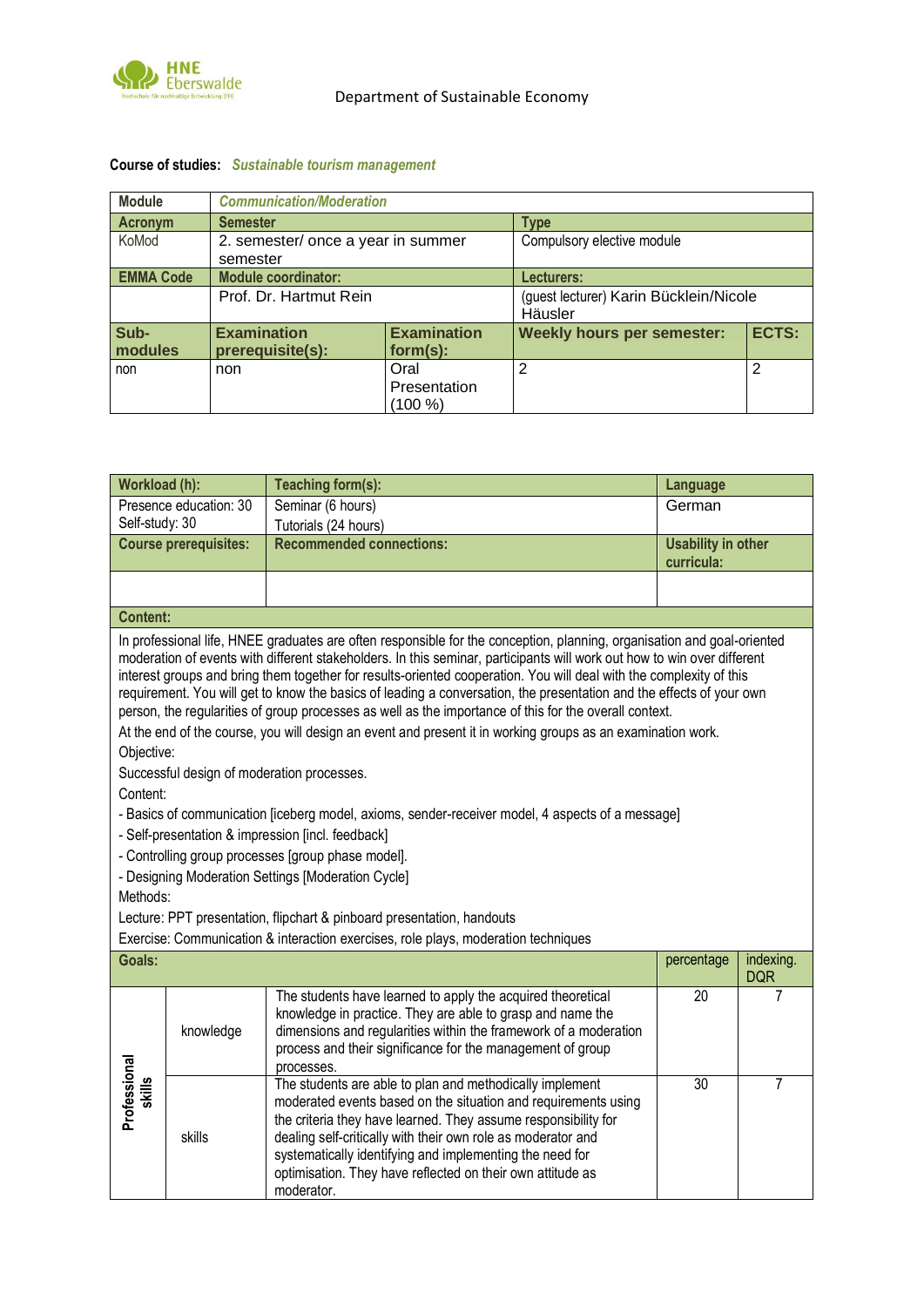

Department of Sustainable Economy